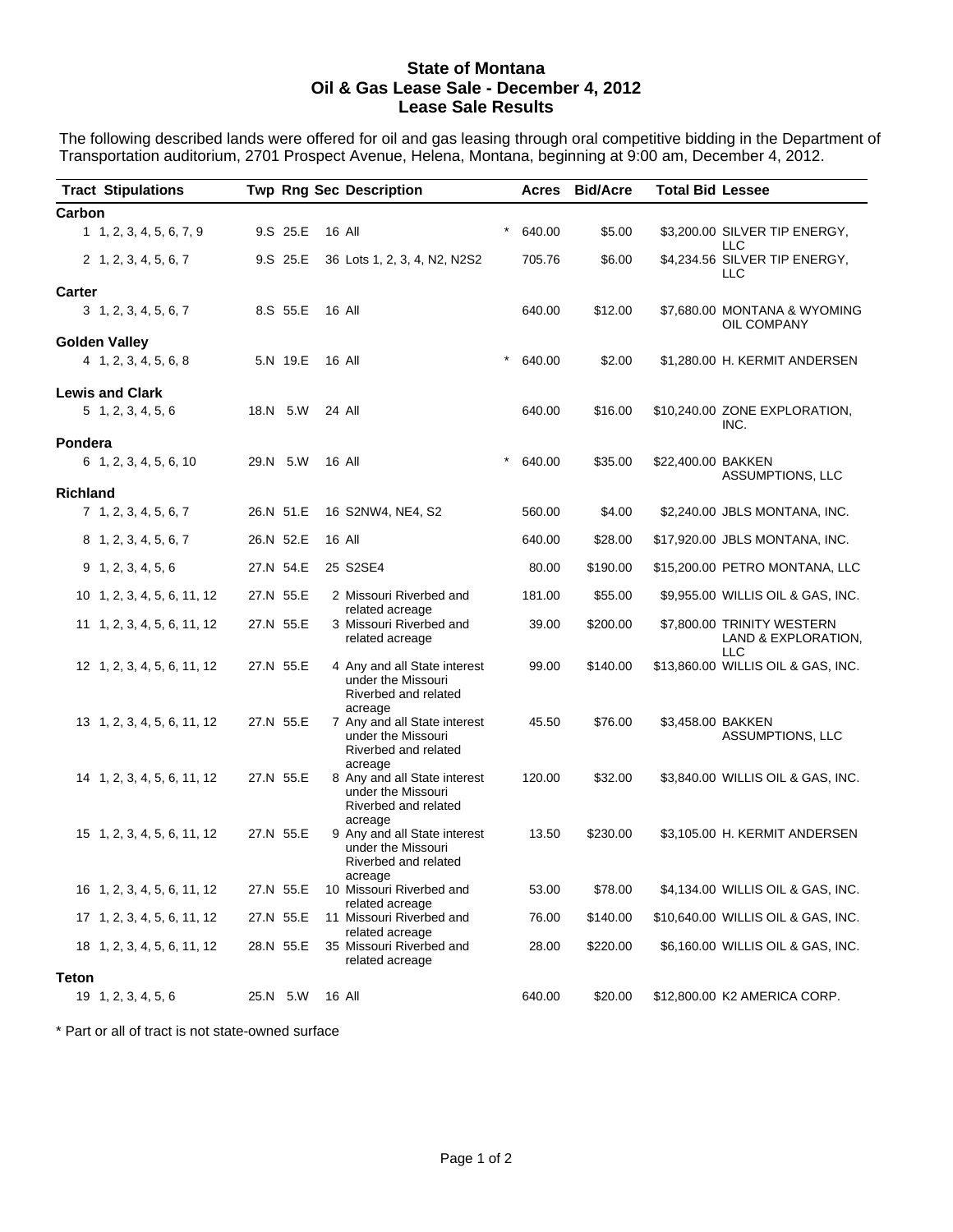## **Summary by Lessor**

|                                             | <b>Total Acres</b> | <b>Total Tracts</b> |
|---------------------------------------------|--------------------|---------------------|
| Dept. of Natural Resources and Conservation | 6.480.76           |                     |

## **Oil and Gas Lease Sale Summary**

| <b>Total Tracts</b>         | 19           |
|-----------------------------|--------------|
| <b>Total Acres</b>          | 6,480.76     |
| <b>Total Bid Revenue</b>    | \$160,146.56 |
| <b>Average Bid Per Acre</b> | \$24.71      |